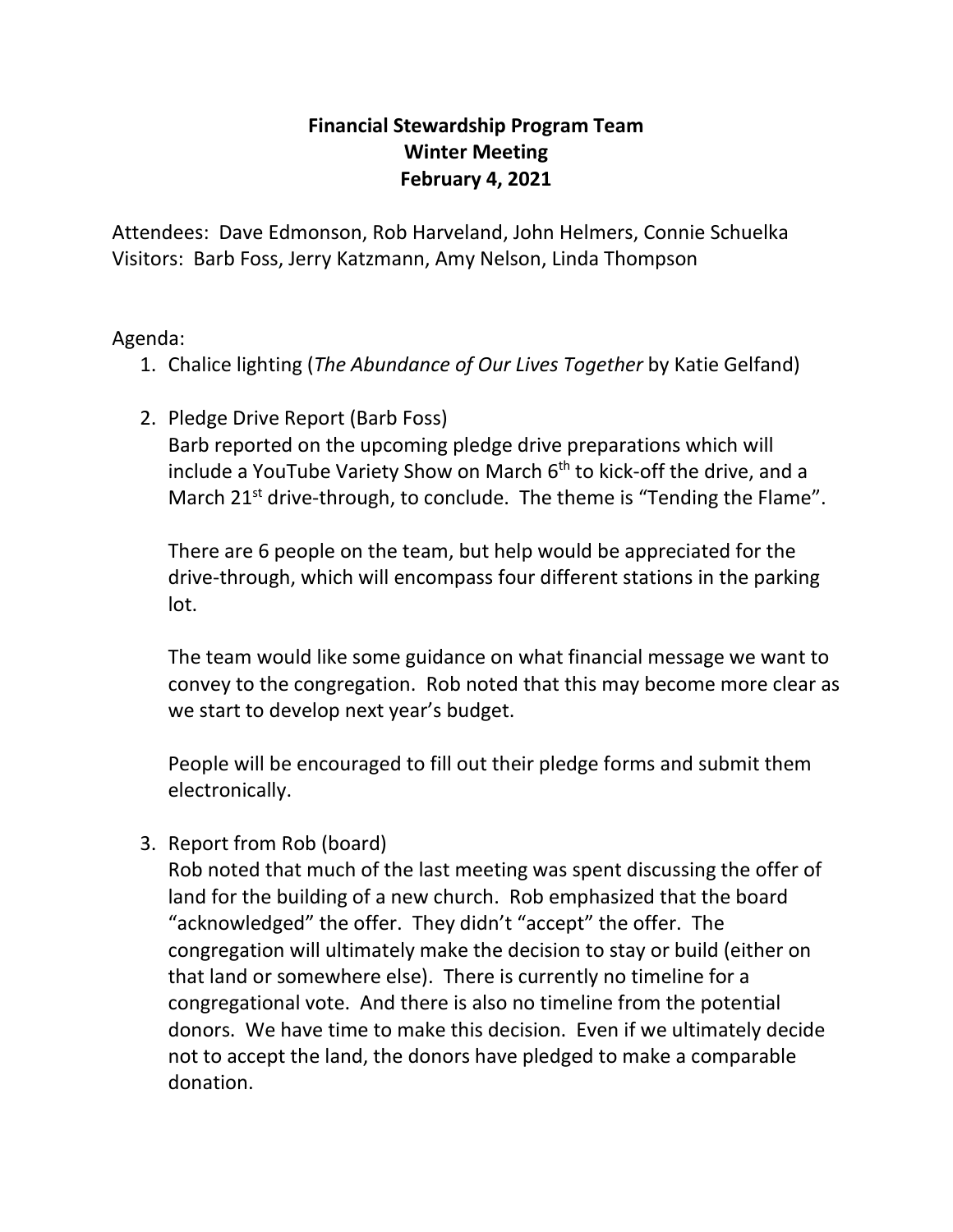4. Report from Connie (finance reports)

Connie reviewed the financial health of the church, which continues to be good. Income is coming in, mostly above projection. The one exception is Building Usage fees, of which there will be none this year.

## 5. Other items

a. Stock sell triggers (Dave)

Dave explained that a stock trigger could be used to sell a stock when it falls below a certain level. This would ensure that we wouldn't lose almost everything if the market were to go into some kind of freefall. In looking at the dividend producing stocks that we currently hold, people felt that none were particularly volatile. Also, our policy of not holding more than 10% of our budget in stocks would help mitigate any losses. We will hold steady on the current policy for now.

b. Endowment Chair report (Connie)

Connie reported that Mary Amundsen has agreed to head up Endowment. What this means will be an on-going discussion in the coming year as we revise bylaws and policies. Mary doesn't anticipate any big events in the coming year. One-on-one approaches will be made to those considering bequests.

c. Report on Hawthorne Helps fund (Connie)

Due to the pandemic, Hawthorne Helps is not currently able to have their store. They also have a sizeable balance in their fund. Therefore, they have reached out to the Community Health Clinic (formerly Migrant Health) to partner with them to get non-SNAP items to those who need help. The group wanted the finance team to be aware of this extension. The team felt comfortable letting the Hawthorne Helps people make decisions about ways to effectively spend the money in their fund.

d. Budget planning (Rob)

Rob noted that the board would like to put a focus on staff compensation for the coming year. Jerry mentioned that we should